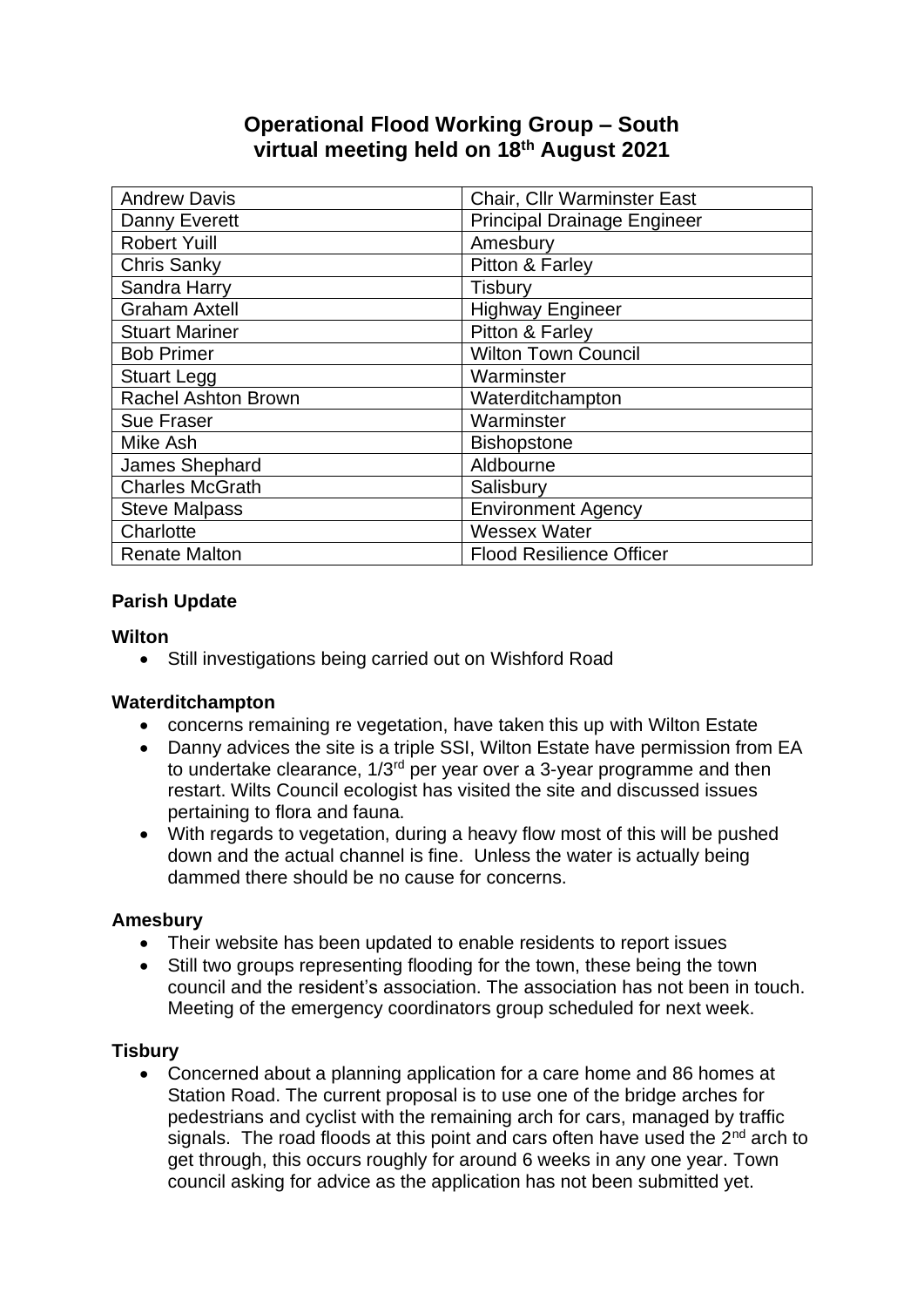Danny advised that it would be down to the developer to submit how they would deal with this issue which we would then either accept or refuse.

- Steve is aware of volume of flooding in the area and advises it would require a huge amount of money to stop the flooding if at all. Advised the parish council should review whether using the  $2^{nd}$  archway as a pedestrian and cycleway should be undertaken.
- This can be discussed during the advisory meeting, ensure there are photographs and dates to show the frequency of the floods.

#### **Waterditchampton**

• Ditch discussed at the last meeting did not in fact belong to the riding stables but to another local landowner. Luckily not has had much rainfall as had been expected. Many thanks to Wiltshire Council for cleaning the gullies, it was great to receive the letters in advance and ensure the road was clear of cars to enable all the gullies to be cleaned – well done.

#### **Bishopstone**

- Requesting an update on Faulstone Lane. Richard back in the office and is going out to do an inspection and start writing to landowners. He can meet Mike on site if needed.
- The grips have disappeared, and if not done before the rains come will cause issues.
- Steve advised he will chase up the tree in the river with colleagues.

#### **Pitton & Farley**

- JBA have come up with a scheme of minor works that could be used to deliver marginal improvements with a cost to benefit ratio. The flood group are struggling to understand how it has been costed as the end result is £30,000 and feel that some of the costs are hopelessly overpriced. However they are trying to be practical and hope that it will not be the actual cost and need to ask how these costs were arrived at. The consulting fees and admin fees are outweighing the cost of the scheme.
- Danny has yet to see this report, but Stuart advised it was very draft and would not be shared with the parish council. Danny raised concerns that as the Lead Local Flood Authority for Wiltshire none of this is being shared with the council and the communication between Romsey and Wiltshire Council need to be improved. Stuart will keep Danny updated.
- Steve is not aware of the report either and advised that any schemes presented to Defra needs to have a cost to benefit ratio and risk built in.
- Stuart advising if properties were to flood this has the potential to cost in £200,000.

#### **Aldbourne**

- Ground water is fairly low at the moment.
- Main issue for the community is the catchpit which is completely filled with silt. They have discussed this with Martin Cook who advised it is not feasible currently. There was a lot of rain recently in Aldbourne and residents got out to help sweep away the debris, but concerns raised that if more rain occurs the catch pit will overflow and the residents in The Darlings will flood as there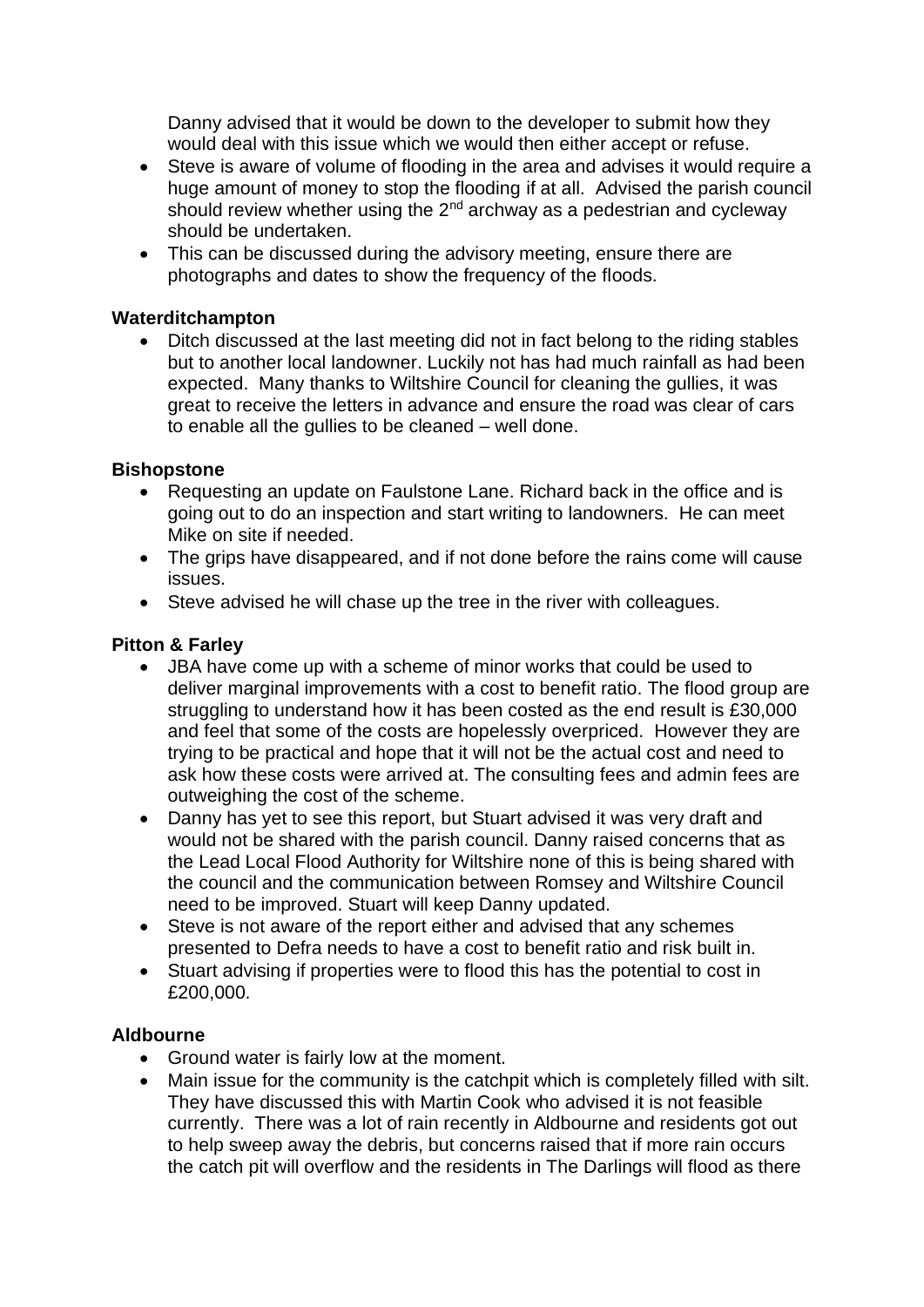as there is a direct route down the hill into their properties. Danny advised he will talk to Chris Clarke, Head of Highways to see if any funds can be released.

- New housing is being proposed for Lottage Road and concerns raised that the sewage system cannot cope with the current volume and how will it deal with an additional possible 40 houses.
- Thames Water is not attending the OFWG meetings currently and are proving difficult to engage. Danny to pass on his contact to James
- A noisy manhole is causing an issue, it's on the main road through the village and causing a constant noise. Advised raising it with streetworks.

#### **Warminster**

- Major flood in Portway and the gully tanker was deployed to clean out he drains, hopefully this has sorted out the issue.
- The town council has noted that the EA have published online the new flood mapping for Warminster which has raised a number of issues. The mapping shows a higher level of risk in some areas, which came about from a greater understanding of conditions on the group. Concerns being raised by residents and businesses affected and the town council are requesting the EA and Wessex Water engage with them and show they are doing their best to improve and reduce the risk.
- Concerns raised about who is responsible for maintaining the balancing pond to ensure it doesn't overflow down into the town centre.
- Steve advised that Warminster is an extremely complicated system and would be happy to engage in any meetings and will discuss with Mike Holm about organising a public event later in the year.
- Flood plan needs reviewing in light of new mapping Stuart to arrange a meeting to include Lisa Milton (EA). Renate suggested some engagement with businesses could be carried similar to that undertaken in Salisbury as part of updating the plan.
- (Date arranged for  $16<sup>th</sup>$  September)
- Robert asked about balancing ponds and that he has never seen them with water in and do they work. Danny advised they are designed to catch the big events and water will collect in them allowing the pipes to decant the water in a measured way.
- Stuart asked Danny to pass on their thanks to the area team for the work carried out by the gully tankers.

### **Wiltshire Council**

• The council has identified 2 areas which are of the highest significant risk of surface water flooding within Wiltshire. These being communities in Amesbury & Salisbury. We have obtained some funding from the EA to look further into these areas to assess the risk. What is the actual risk and where does it come from? The project will take around  $6 - 12$  months to complete and identify if any schemes can be carried out to reduce the risk to these communities. The work is currently being undertaken by the Major Highways Project Team. Carli and Jack are available to discuss the project in more detail if required.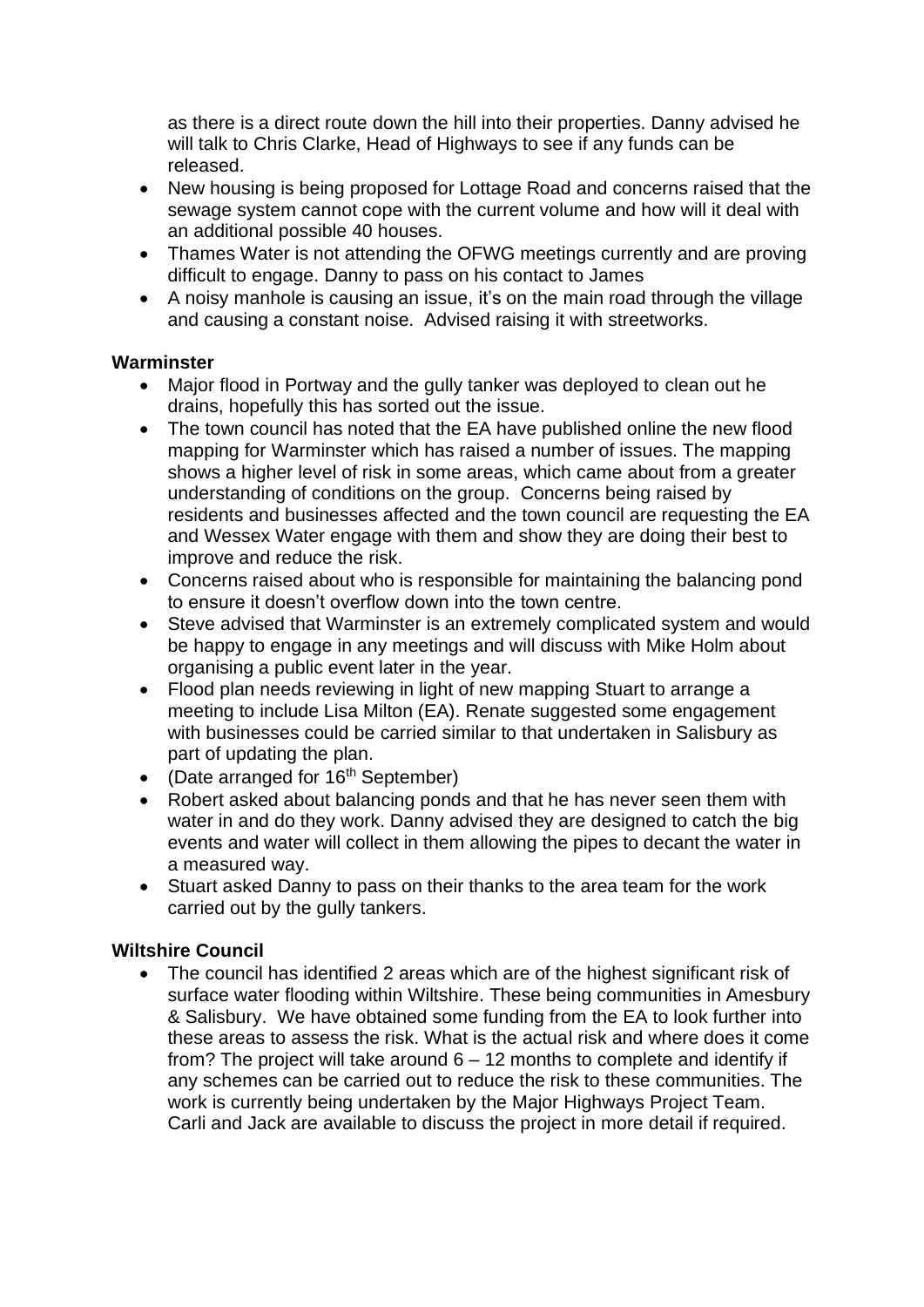• Robert expressed surprise that Railey Crescent was identified and would be interested in the results of further investigation. The town centre was also identified as having properties of risk of surface water flooding.

#### **Wessex Water**

- Most of the issues recently have been in the north of the county. She reminded attendees to ensure the message is passed onto residents that they should report any sewage flooding to Wessex Water and not assume someone else is doing it. If Wessex Water don't know about it, they can't fix it.
- Concerns were raised about levels of discharge into the Wylye from the sewage plant. Andrew to find out more information.

#### **EA**

- Nothing to add as issues raised dealt with as they came up.
- Reminder that the flood warning service operates a 24/7 service

## **A.O.B**

Reminder Update flood plans Ensure contacts up to date Supplies are in order and useable and if you need any more gel sacs, contact Nicola.mundy@wiltshire.gov.uk. Check that any equipment is in working order e.g. pumps Be ready for winter.

Concerns raise about builder's rubbish pushed down drains in new developments. If the council is adopting the roads under Section 38, they should be clear, please report any that are not we have more powers to enforce before we adopt. The council tend to only adopt the "main" route through an estate the remainder of the roads are controlled by a management company and any complaints should be put through to them as they are collectively owned by the residents.

### **Dates for your diary**

### **Wiltshire Prepared Event 27th & 28th October 2021**

Many different agencies across Wiltshire and Swindon have been busily working with a variety of communities encouraging them to engage in Community Resilience. So far, we have groups all across the county with a wide variety of plans in place, but we believe coming out of Covid this is a great chance to move forward.

So join us on the 27<sup>th</sup> & 28<sup>th</sup> and check the Swindon & Wiltshire Local Resilience Forum, more information about the event will be posted on their website.

### **https://wiltshireandswindonprepared.org.uk/**

# **Operational Flood Working Group South – 22nd October 2021 link below:-** Microsoft Teams meeting